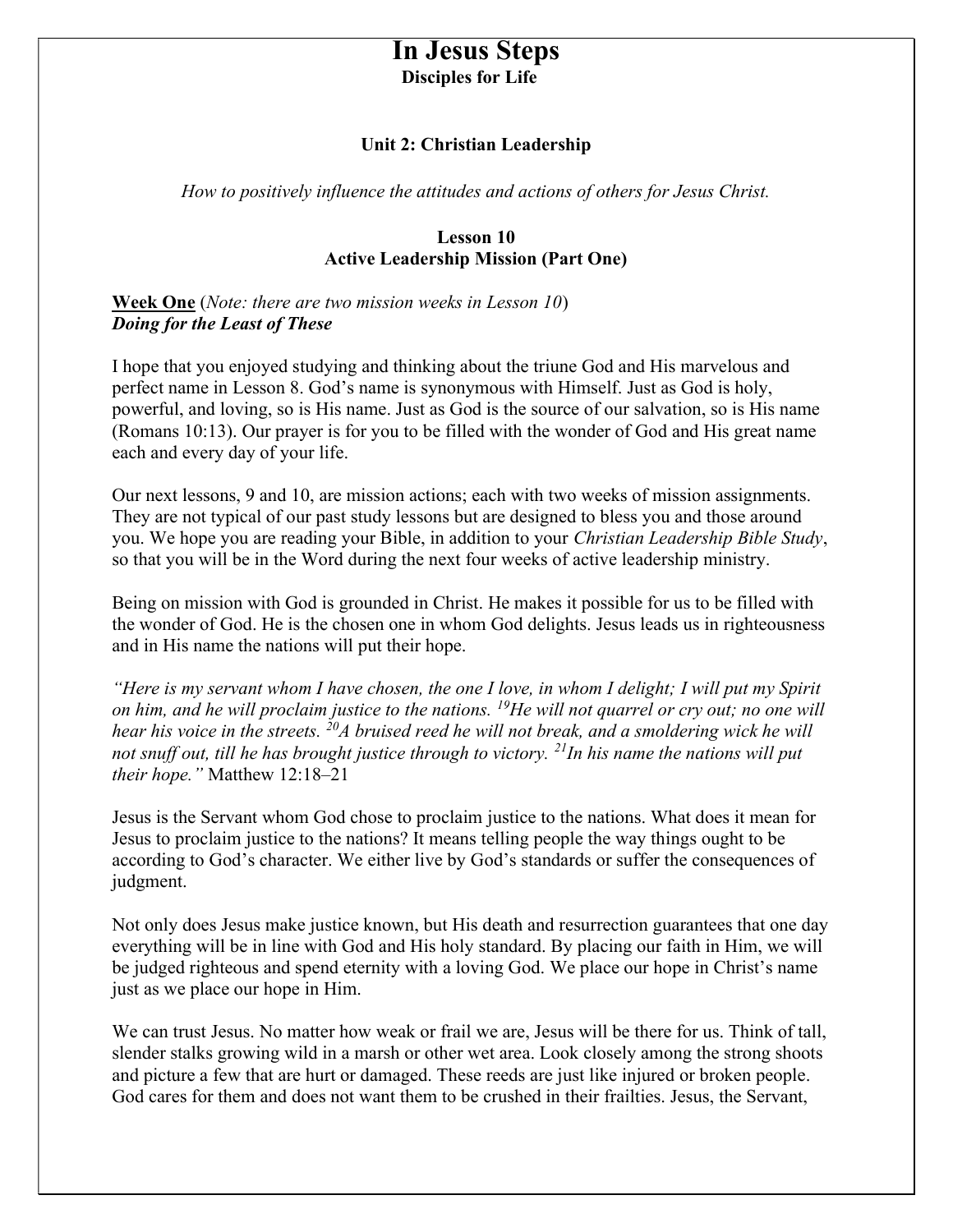helps the weak and repairs broken lives. He will work with them and woo (encourage) them to bring the verdict of innocence found in His blood.

We need to serve others by looking at our leadership model, Jesus. The New Testament is filled with stories of Him reaching out to the poor and weak. He ministered to their bodily or physical needs but never missed an opportunity to share their true, spiritual need of knowing, and following God.

Poor and weak does not necessarily mean a person without money and physical strength. A person is poor who does not know the truth of Christ. A person may be physically strong but weak in character or weak through emotional distress. We need to widen our understanding of bruised reeds and smoldering wicks referenced in Matthew 12:20.

As we serve others, we are serving Jesus (Matthew 25:40). When we are serving Jesus, we are serving God the Father and God the Holy Spirit. When we are serving God the Father and God the Holy Spirit, we are serving Jesus. This is oneness in service.

Jesus prayed that we would continually be one with God (John 17:11, 20–21). He desires that all believers become unified and consecrated to God's service and purpose. Leadership in Christian service is helping others become one with God while opening our own lives to God's sanctification process.

Our service, our leadership, is a way of life. We are conscious of our position in God's kingdom day by day. In Lessons 9 and 10, you will have opportunities to concentrate on your service to God and write about your experiences.

Keep in mind that you are a leader in God's army and are serving King Jesus. It is always a temptation to serve ourselves and attempt to keep our own comfort level high. Below are Scripture verses to encourage you in your service this week.

And the Lord's servant must not be quarrelsome but must be kind to everyone, able to teach, not resentful. <sup>25</sup>Opponents must be gently instructed, in the hope that God will grant them repentance leading them to a knowledge of the truth,  $^{26}$  and that they will come to their senses and escape from the trap of the devil, who has taken them captive to do his will. 2 Timothy 2:24–26

Jesus is God's Servant whom He had chosen. You are Jesus' servant whom He has chosen. You are a servant leader following Jesus for God's glory in helping others find the truth and escape from the trap of the devil.

"The King will reply, 'Truly I tell you, whatever you did for one of the least of these brothers and sisters of mine, you did for me.'" Matthew 25:40

Pray and ask Jesus for opportunities to serve Him by helping others. After helping someone, look for ways to give Jesus the credit for your good work. For example, when someone thanks you for a particular action, you might respond like this: "Ordinarily, I wouldn't be this helpful (or name

> © 2007, 2013, 2021 Kathleen Skaar |All rights reserved www.injesussteps.org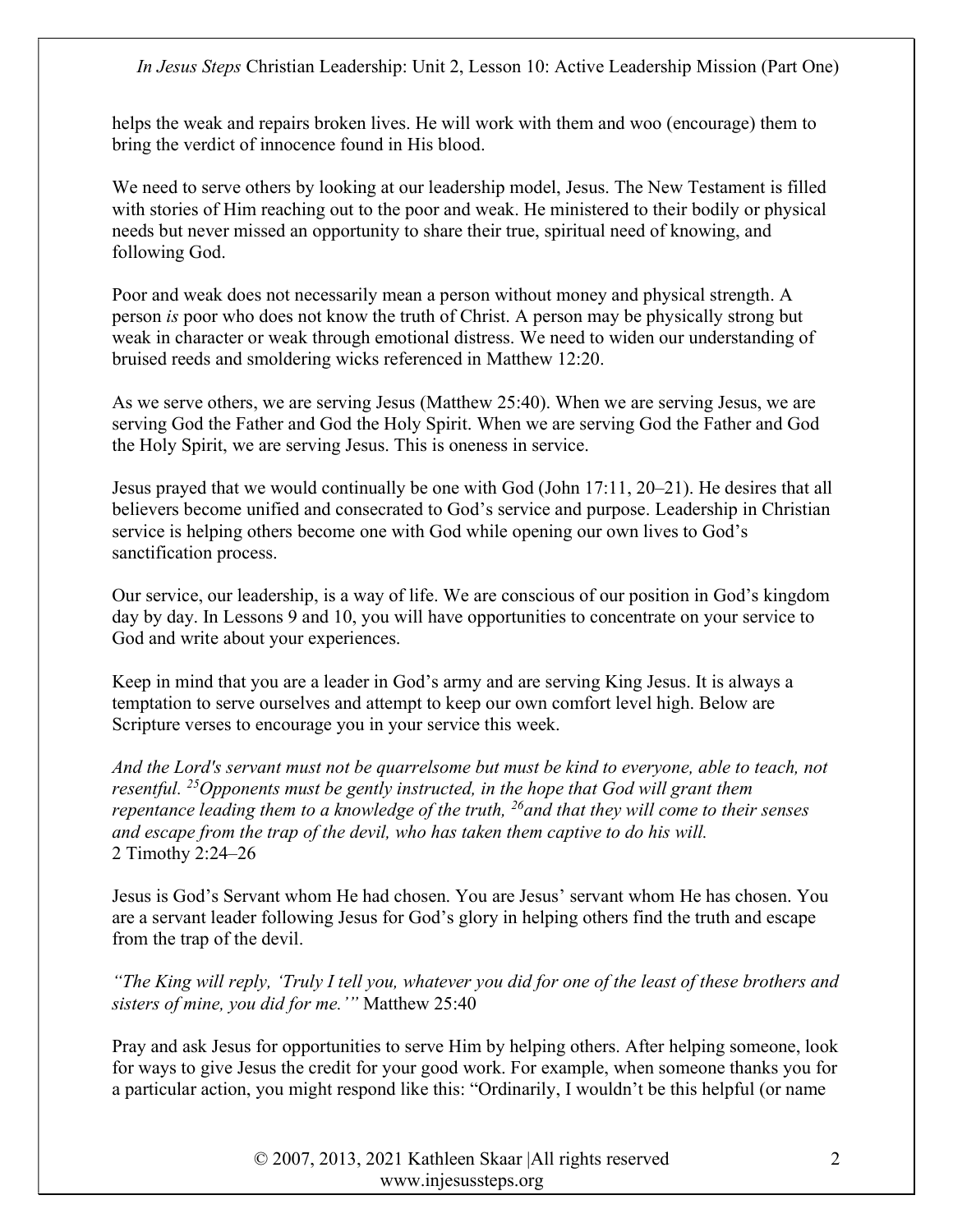the deed you have done) but Jesus enables me to care for others." Use your own way of speaking but give God the glory.

Whatever you do over the week pray silently, "I do this for you, Jesus." Keep the daily log below to write at least one of your daily actions for Jesus, what happened as a result of your action or what was the person's response and what you learned. If space allows comment on both the joys and difficulties in serving the King through helping others.

If your current position does not give you much contact with other people, consider writing, calling, or praying for someone. Be prayerful and creative. The Holy Spirit will help you.

#### **Mission**

Pray and ask Jesus for opportunities to serve Him each day by helping others. Seek the Holy Spirit's guidance. Write about one of the ways you served Jesus each day. Disciples, please share and discuss your daily mission at your weekly team meeting.

### Day 1

- 1. How did Jesus lead you?
- 2. What happened as a result of your action or what was the person's response?
- 3. What did you learn today, including joys and difficulties?

#### Day 2

- 1. How did Jesus lead you?
- 2. What happened as a result of your action or what was the person's response?
- 3. What did you learn today, including joys and difficulties?

### Day 3

1. How did Jesus lead you?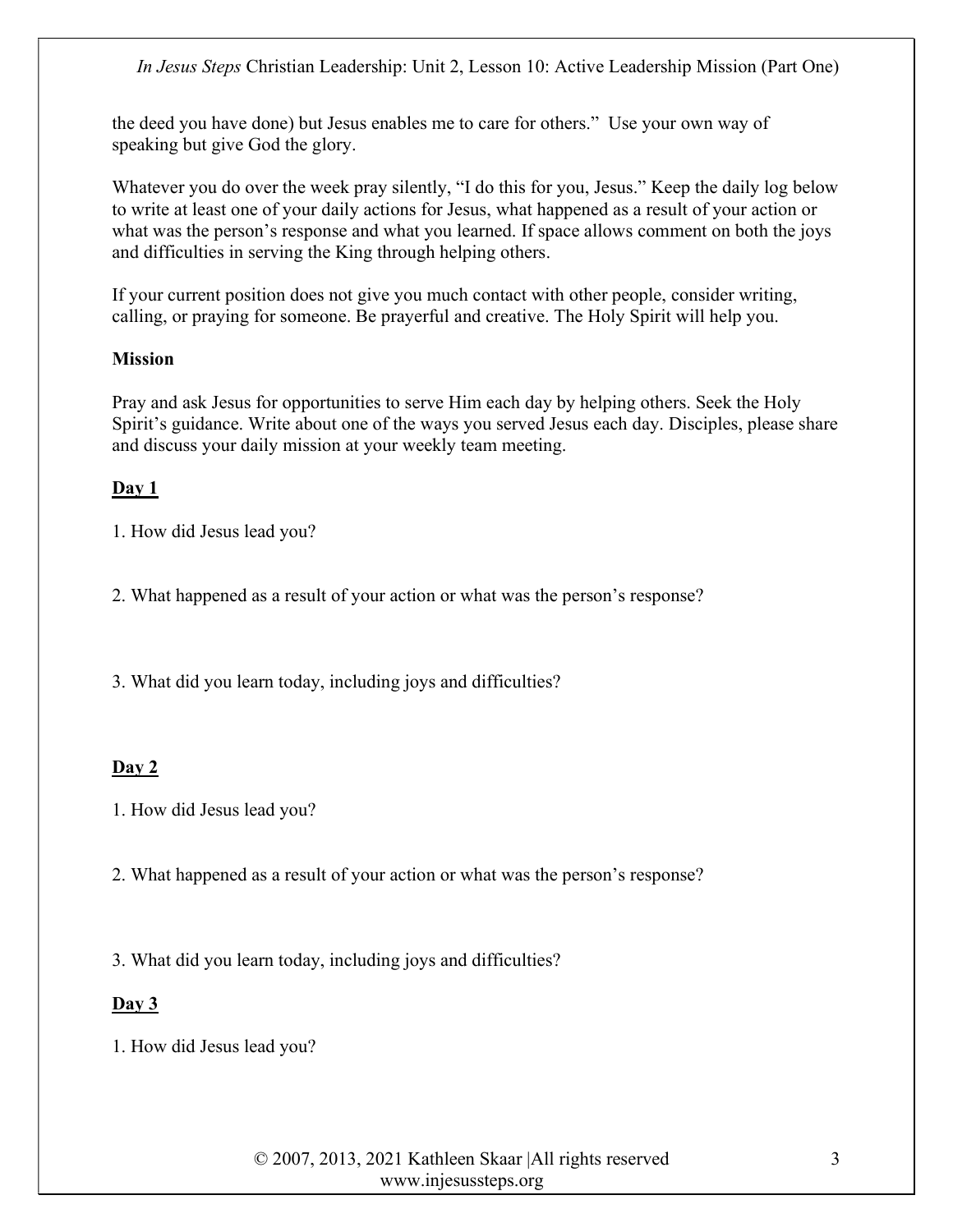2. What happened as a result of your action or what was the person's response?

3. What did you learn today, including joys and difficulties?

#### Day 4

- 1. How did Jesus lead you?
- 2. What happened as a result of your action or what was the person's response?

3. What did you learn today, including joys and difficulties?

#### Day 5

- 1. How did Jesus lead you?
- 2. What happened as a result of your action or what was the person's response?
- 3. What did you learn today, including joys and difficulties?

#### Day 6

- 1. How did Jesus lead you?
- 2. What happened as a result of your action or what was the person's response?
- 3. What did you learn today, including joys and difficulties?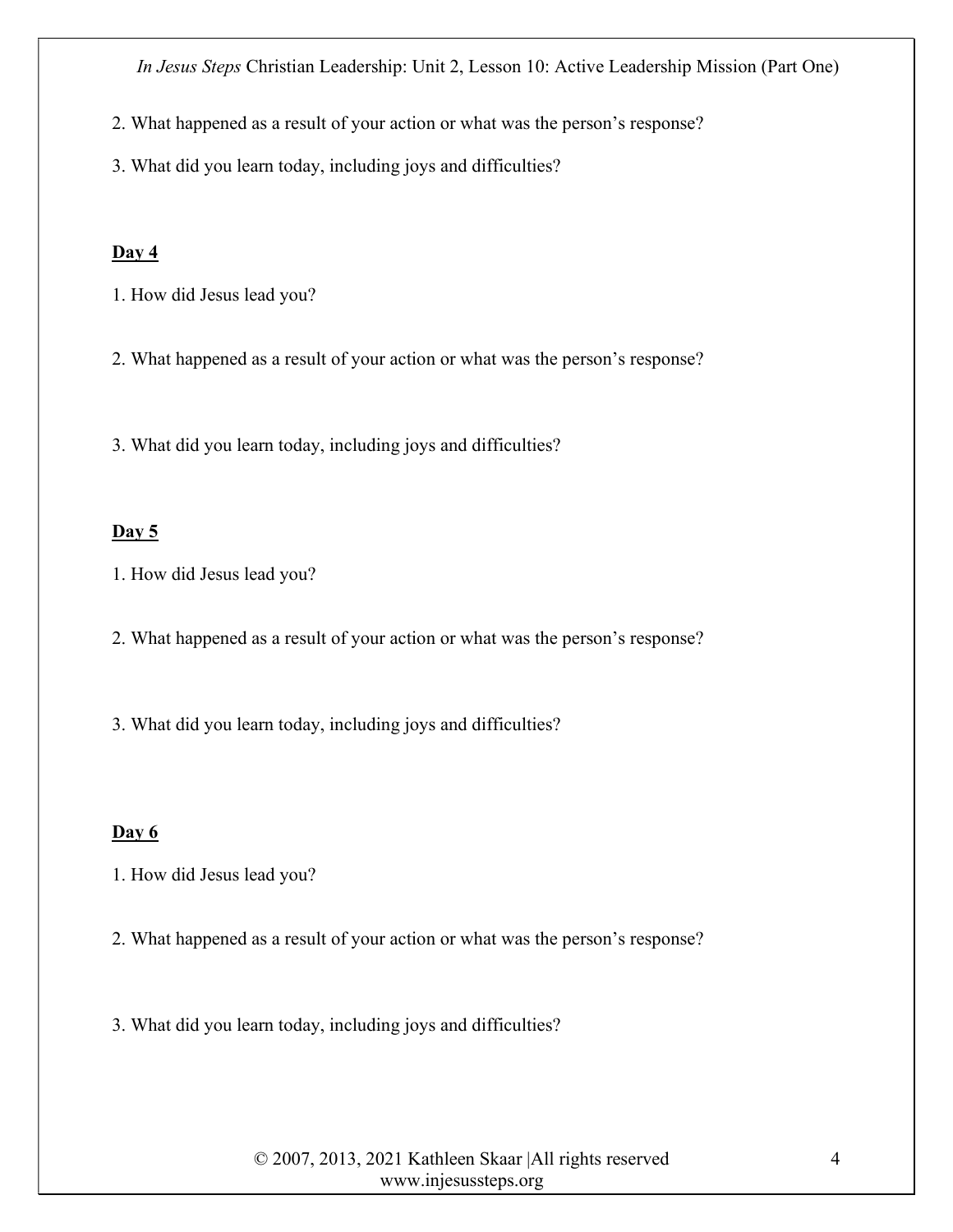## Day 7

- 1. How did Jesus lead you?
- 2. What happened as a result of your action or what was the person's response?
- 3. What did you learn today, including joys and difficulties?

## End of Week Review

1. What was the most positive experience of your mission assignments?

2. What was the most difficult aspect of serving Christ in this way?

3. Why or why not will you make being on mission with Christ a daily activity in your life?

4. Name was one response you received this week when you acknowledged Christ as the reason for your good deeds?

—End of Week One—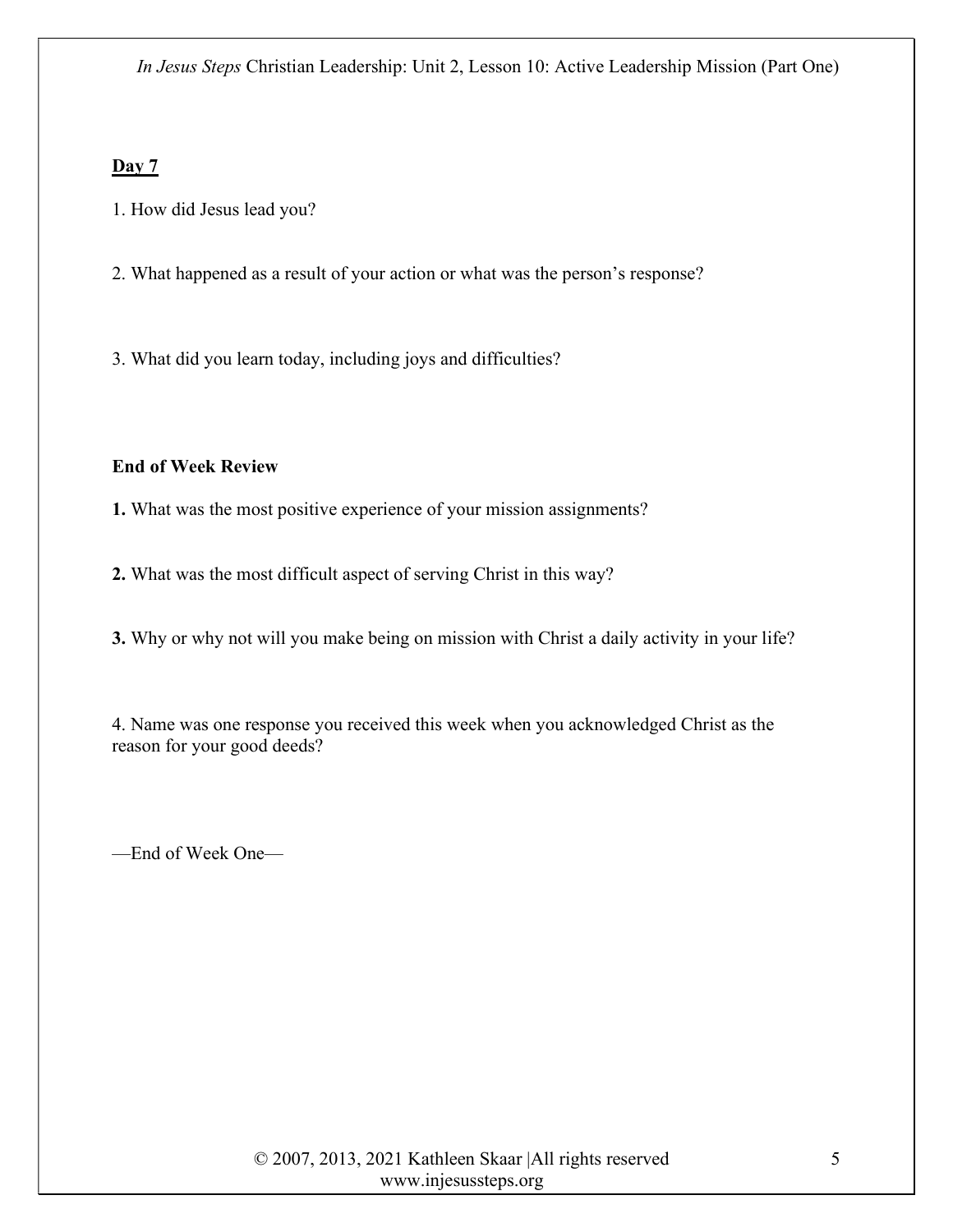## Week Two Every Thought Captive

"Anyone who's ever tried to start an exercise routine, quit smoking, or change a sleep pattern knows how powerful a habit can be. Habits seem to be more than behaviors—they seem to be part of who we are.

"And in a way, habits are just that—part of us. Habits are essentially patterns of behavior that become 'worn in' to our brains. Someone who wakes up every morning, pours a cup of coffee and lights a cigarette, in that order, every morning, has that pattern built in to his or her brain, in the form of well-used synaptic pathways.

"Everything we do (and think, for that matter) is governed by impulses firing across synapses, or spaces between certain cells that guide communication in the brain. When any behavior or pattern is repeated enough, the synaptic pathways associated with that pattern get used to being accessed. As a result, it becomes easier for impulses to travel along those pathways, and the behavior seems 'natural.' In other words, to the brain, wake—coffee—cigarette, in that order, is practically instinctive. One action triggers the next."<sup>1</sup>

The author goes on to say that changing a habit is unique to an individual. It could take 5 days or 9 months. But we know that with God all things are possible. So now that you have begun new habits of helping others and disciplining your mind daily, do not stop.

Vince Lombardi Jr. (1913–1970), head coach of the Green Bay Packers and considered one of the best and most successful of all coaches said it best. "Once you learn to quit, it becomes a habit." Keep going. Keep serving the Lord. Be a winner on God's team and in His circle.

Seek God's help and make your good actions and thoughts habits! Make them habits in the sense that this is the pattern and practice of your life. This is who you are! Each day ask Jesus for opportunities to serve as you take all your thoughts captive to Him.

Thoughts and attitudes are critical to serving the Lord. It is in our mind that we decide to do or not to do what Jesus commands. When our hearts are filled with Christ, we will press forward to help others and please God. Below are Scripture verses to encourage you in your thoughts and attitudes this week.

But the things that come out of a person's mouth come from the heart, and these defile them.  $19$ For out of the heart come evil thoughts-- murder, adultery, sexual immorality, theft, false testimony, slander. Matthew 15:18–19

<sup>&</sup>lt;sup>1</sup> Julia Layton, "Is it true you that if you can do anything for three weeks it will become a habit?" *How Stuff Works* <http://science.howstuffworks.com/life/form-a-habit.htm> (Accessed 4/10/2013).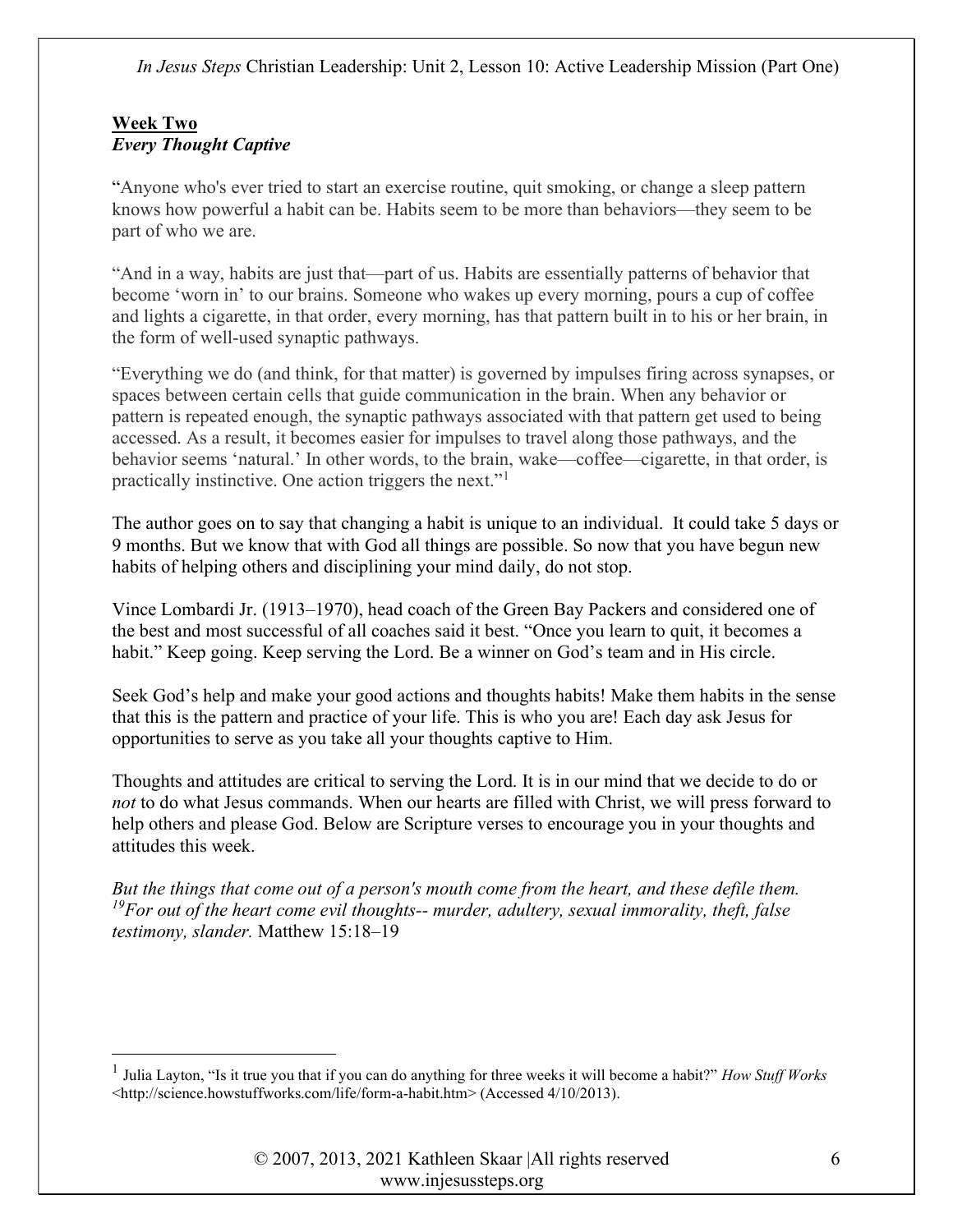A good man brings good things out of the good stored up in his heart, and an evil man brings evil things out of the evil stored up in his heart. For the mouth speaks what the heart is full of. <sup>46</sup> "Why do you call me, 'Lord, Lord,' and do not do what I say?  $47\text{As}$  for everyone who comes to me and hears my words and puts them into practice, I will show you what they are like." Luke 6:45–47

Thoughts are difficult to manage. Nevertheless, just like we learn to control our bodies at a young age, we can also learn to control our minds. We need to make the decision to have pure thoughts and pray for the Holy Spirit to enable us.

In regard to managing thoughts and attitudes, we need to read the Bible. It is helpful to write or mark Bible verses for easy reference when we are having dark thoughts. You might have them organized in some way on your phone, tablet, or computer. You could also make index cards with Bible verses to carry in a pocket, book, or bag. When you are struggling, pull out those Scripture verses and read them. Filling your mind with God's meaningful promises or verses will be helpful. Below are Scripture verses to encourage you in managing your thoughts.

We demolish arguments and every pretension that sets itself up against the knowledge of God, and we take captive every thought to make it obedient to Christ. 2 Corinthians 10:5

Finally, brothers and sisters, whatever is true, whatever is noble, whatever is right, whatever is pure, whatever is lovely, whatever is admirable—if anything is excellent or praiseworthy—think about such things. Philippians 4:8

For the next seven days, offer your thoughts to Jesus. Each time you have a wrong desire or idea, decide to "think about good things." Offer them to Jesus by praying something like, "I 'think' this good thought for you, Jesus."

### **Mission**

Pray and ask Jesus for a pure mind and heart. Ask the Holy Spirit to lead and guide you each day in disciplining your mind. Write about one of the ways that you disciplined or took your thoughts captive to Christ. Also share any joys or struggles you faced in controlling your thoughts. Disciples will share and discuss their daily mission, and the end of week review at their weekly team meeting.

### Day 1

1. I disciplined my mind today by:

2. This was the joy or struggle I had today in controlling my thoughts: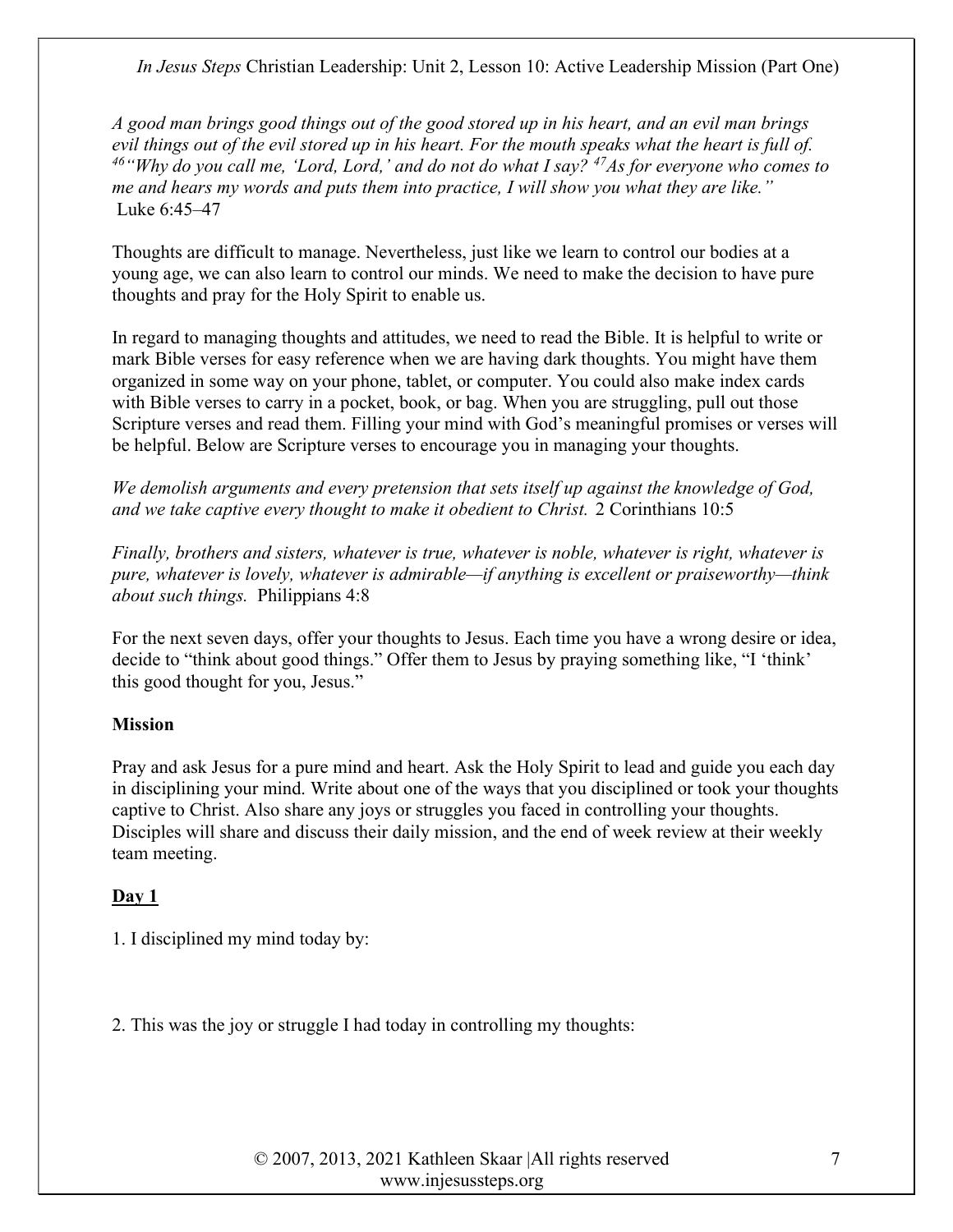## Day 2

1. I disciplined my mind today by:

2. This was the joy or struggle I had today in controlling my thoughts:

## $Day 3$

1. I disciplined my mind today by:

2. This was the joy or struggle I had today in controlling my thoughts:

#### Day 4

1. I disciplined my mind today by:

2. This was the joy or struggle I had today in controlling my thoughts:

#### Day  $5$

1. I disciplined my mind today by:

2. This was the joy or struggle I had today in controlling my thoughts: